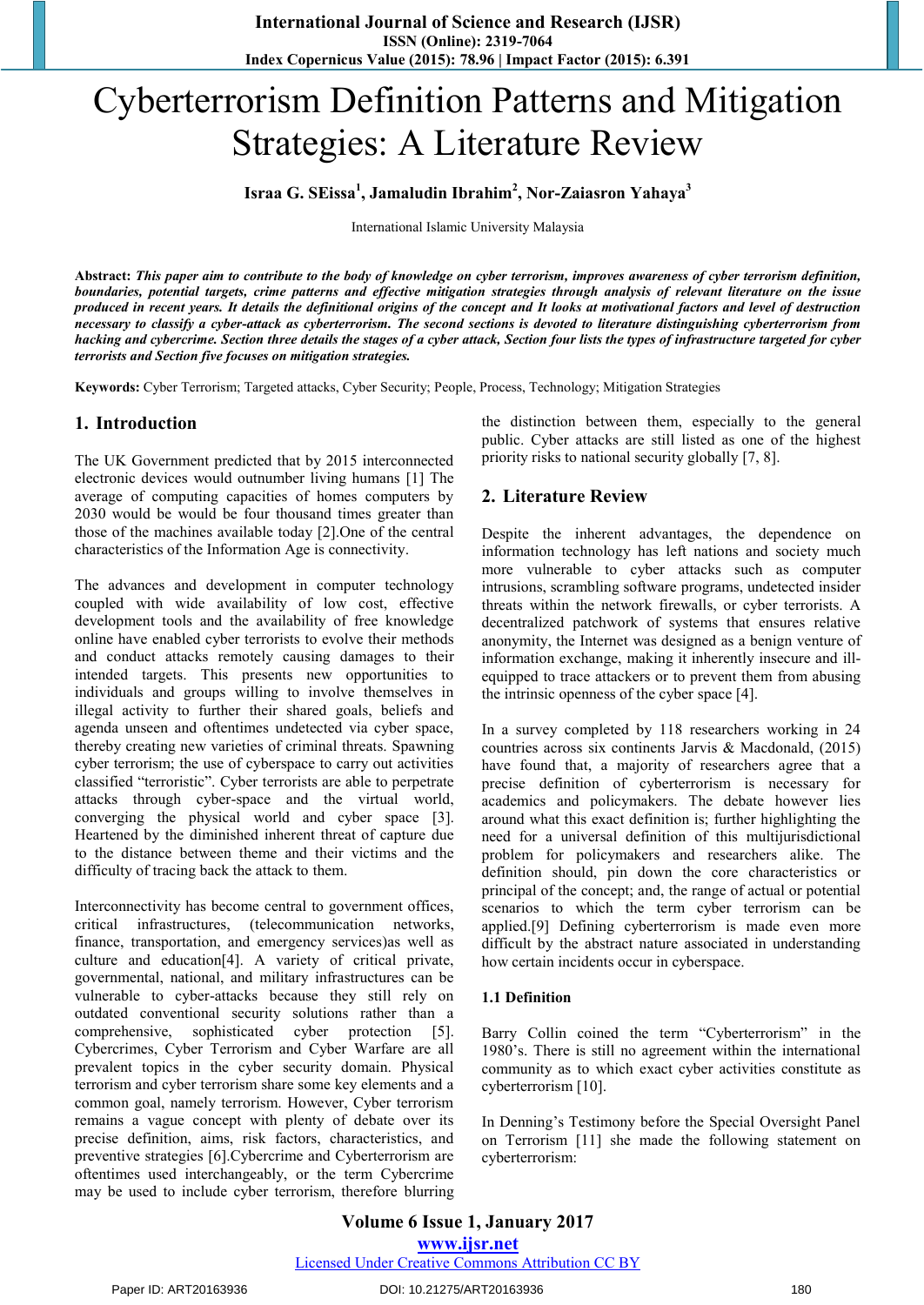Cyberterrorism is the convergence of terrorism and cyberspace. It is generally understood to mean unlawful attacks and threats of attack against computers, networks, and the information stored therein when done to intimidate or coerce a government or its people in furtherance of political or social objectives. Further, to qualify as cyberterrorism, an attack should result in violence against persons or property, or at least cause enough harm to generate fear. Attacks that lead to death or bodily injury, explosions, plane crashes, water contamination, or severe economic loss would be examples. Serious attacks against critical infrastructures could be acts of cyberterrorism, depending on their impact. Attacks that disrupt nonessential services or that are mainly a costly nuisance would not.

Section 1 of the UK Terrorism Act 2000 [12] within subsection  $(2)$  defines "terrorism" to mean

the 'use or threat' of action where— the use or threat is designed to influence the government or to intimidate the public or a section of the public, and the use or threat is made for the purpose of advancing a political, religious or ideological cause. For an action to fall under the terrorism category an action would have to; involve serious violence against a person, serious damage to property, endangers a person's life, other than that of the person committing the action, creates a serious risk to the health or safety of the public or a section of the public, or is designed seriously to interfere with or seriously to disrupt an electronic system.

For an act to qualify, as 'terrorism' it must possess the three criteria; an **intent**, **motive** and **serious harm**. This means if a person threatensto commit a terrorist act he/she would fit the definition the same way as if he or she actually followed through with the threatened action.

According to NATO in 2008 they defined cyberterrorism as: cyberattack using or exploiting computer communication networks to cause sufficient destruction to generate fear or intimidate a society into an ideological goal.  $[13]$ In a 2011 report they used the term "digital (h)activism" to refer to cyber attackers who target those who do not share their political worldview [4]. They defined "Hactivism" as: social protest or expression of ideology by using hacking techniques.

A 2008 book by Council of Europe titled Cyberterrorism: the use of the internet for terrorist purposes (Terrorism and Law)suggests by definition all activities carried by a terrorist cell or individual over the Internet to be considered cyber terrorism. The United Nations Office on Drugs and Crime classified six ways in which the Internet can be used for terrorist activities: propaganda dissemination (recruitment, radicalization and incitement); financing; training; planning (through secret communication and open-source information); execution; and cyberattacks. [14]. For the purpose of this paper, we will focus on cyberterrorism attacks mitigation.

Hardware and software infrastructure, that collectively make up the Internet are still predominantly Western designed and produced. NATO Alliance unites nations with the most developed information and communication infrastructure; more than 50% of the world's Internet traffic transits the United States, this puts NATO and its Partner nationsat a higher risk of cyberattacks [4]. Depending on the perpetrators involved, and their motivation, cyberattackscan roughly be classified as acts of cybercrime, cyberterror, or cyber warfare.

#### **1.2 Types of cyber attacks**

Digital infrastructures have become strategic national assets, and now they are at risk. [8]from various types of cyberattacks. Thonnard et.al (2012) researched two common types of cyberattacks, targeted and non-targeted attacks on industrial systems.

Non-targeted malware attacks, which are random and have shown no evidence of selection of victim of the attack. The attacker hope to compromise any number of systems regardless of the identity of the systems presumably for monetary gains from sale or exploitation of information extracted from it. Targeted attacks on the other hand usually exhibits a higher degree of sophistication. Evidence shows that receivers of the attack are specifically selected; this may be because the attacker believes that their victim possess some highly valued information, or in hopes of using the compromised systems to launch attacks on other high value systems or individuals. Another feature distinguishing targeted attacks is that the malware is distinct from that used in non-targeted attacks.[15]

From the definitions of cyberterrorism we have reviewed it is agreed that it must be targeted and involve intent. The most common types of targeted cyber attacks are:

- 1) Malware short for malicious software, is any software code designed to gain unauthorized access to private computer systems, disrupt their operations, gather/delete sensitive data, or display unsolicited advertising. For example worms, trojan horses, and spyware.
- 2) DDos attacks take over a number of other computers (botnets) and use them without the knowledge of their owners to sendhugeamounts of network traffic to onemachine with the aim of overwhelm the target to a halt.
- 3) Stuxnets, a complicated Internet wormmay be the best knownworm exploiting industrial control systems (ICS). Using a combination of four zero-day exploits, command & control abilities, multiple propagation methods, and two stolen VeriSign driver certificates, plus a root kit it infectsICS hosts exclusively running Windows CC/Step [16].

Today, cities around the world use supervisory control and data acquisition (SCADA) systems to manage water, sewage, electricity, and even traffic lights and other critical infrastructure. ICS applications and protocols are insecure by design because theirvulnerabilities are easy to find. Adam Crain and Chris Sistrunk of Project Robus [17] found over 20 known and unknown vulnerabilities in DNP3 protocol stacks. The researchers tested the DNP3 protocol stack in the master of the control center. They wait for the master to send a request packet, to the PLC/controller and then sent back specially crafted response packets crashing the master.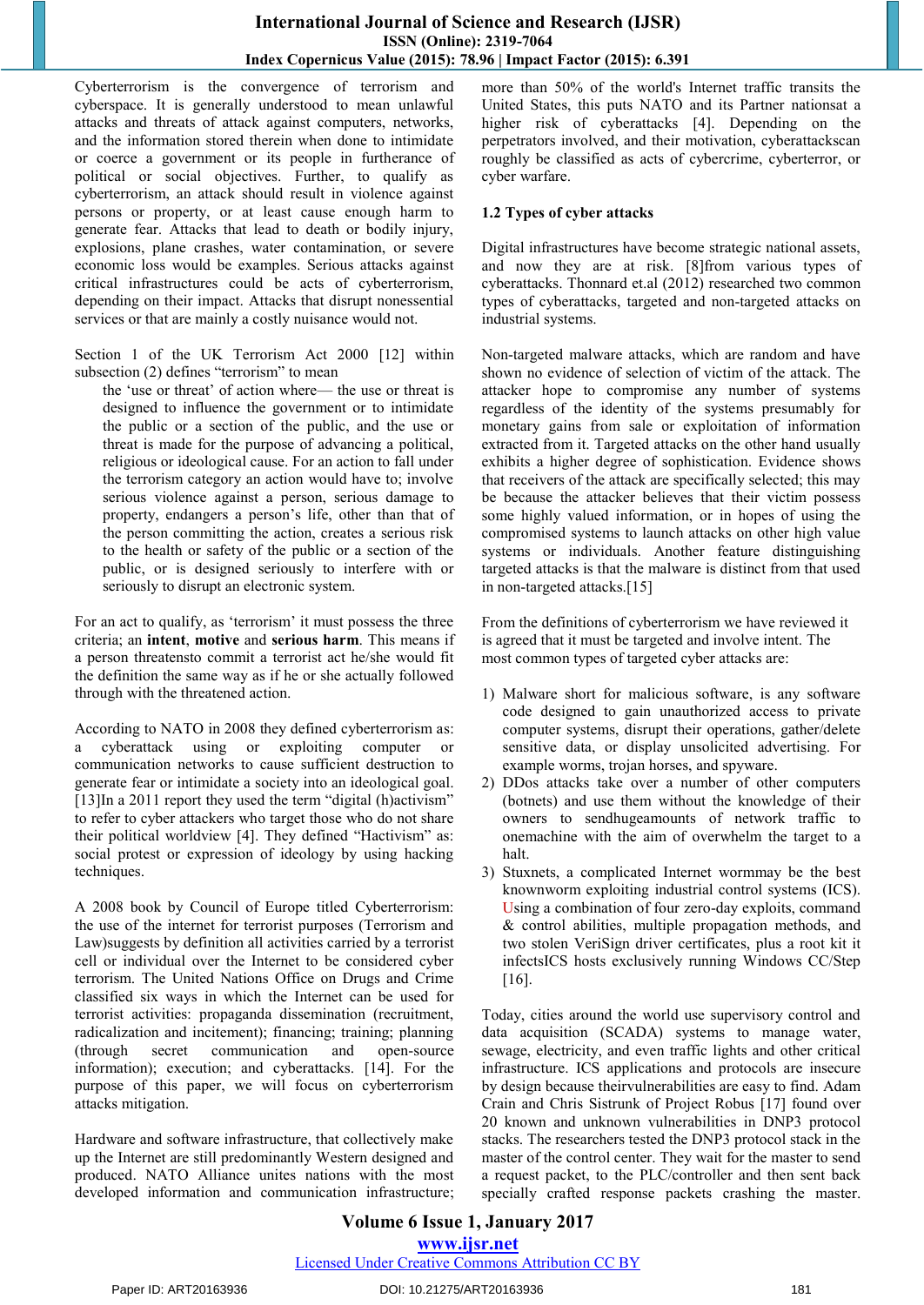Causing the control center to lose monitor and control ability of the SCADA network.

Existing deterrence models and mitigation methods confronting cyber terrorism have not managed to contain this threat [18].

# **3. Stages of a Targeted Cyber-Attack**

Targeted cyber intrusions have no particular pattern of attack, nor is there a completely predictable sequence of events. An attack might be a onetime event that lasts for minutes, or a continued progression of intrusions lasting months or even years, taking advantage of multiple technical and human weaknesses, such as Web servers susceptible to code injection, unpatched browsers that unintentionally permit malware downloads or users who fall prey to opening malware infested email attachments [19]. Generally, it is useful to envision a targeted cyber intrusion in terms of stages. Thonnard et.al (2012) [15] observed that targeted attacks occur in several stages:

#### **3.1 Reconnaissance**

In the initial stage of an intrusion, an attacker takes the time out to gather information and understand their target using Social Engineering and Complacency, Email Phishing, creating a Watering Hole or tainting removable media. The intruder begins by looking up open-source information regarding the organization or government, scanning, gathering information on targeted networks, their systems, important personnel and email addresses associated with the target. The attacker(s) spend time documenting everything they find to gain an in depth insight of what is actually in use on that network and learning the security functionalities of devices to find vulnerabilities to exploit.

## **3.2 Scanning**

The subsequent step is for the attacker to identify a weak entry point that allows access to the network, this could be poor judgment, unauthorized computer use, victims of social engineering, ignorance of or disregard for security policy. Once your network is compromised, inside the network, the intruder stealthily blends in with normal traffic, making detection extremely difficult. The enemy then begins by covertly deploying their cyber tools isolating security flaws within the network's vital links. The spying software will scan the environment probing computers, identifying vulnerabilities to create a cyber map of the network topography. This step can be accomplished using tools easily found on the Internet as well. Searching for vulnerabilities is usually a slow process that could last months at times, depending on how big the network is. [20]

#### **3.3 Arbitrary code execution**

Cyber criminals can remotely create rogue access points, or backdoors throughout your network install malicious software such as root kits, remote access Trojans (RAT), and implanting keystroke logging software to grab passwords to higher privileged accounts on your network and obtain the keys that will allow them access to all parts of the network. Having obtained a list of additional computers on the compromised network, the attacker begins to spread.

#### **3.4 Access and Escalation**

Now that the attacker has gained unrestricted access across the target network, they will attempt to move laterally spreading and establishing persistent presence. Some intruders hide in the deepest areas in the network and lay dormant coming and going as they please. Others may choose to look around the network to find the key pieces they are really after to complete their mission such as vital information, sensitive data, intellectual property or platform control systems degrading or disrupting network activity at whim.

#### **3.5 Data Collection, Exfiltration, and exploitation**

By this stage, integrity of the network has been fully compromised. Once an attacker determines they have created reliable network access, they are now able to alter sensitive data or move it out to any desired location. The attacker can use the stolen data for other malicious attacks or leak it to third party or the Internet. The ultimate objective of their mission is achieved and by this point It is usually too late for the breached entity to defend itself.

#### **3.6 Clean up**

The final step is not taken by all intruders, some merely disconnect, unconcerned with the victim eventually finding out what happened or wanting to leave a calling card behind to gloat over their achievement.. Highly skilled attacker attempt to rid all systems in the network of any forensic trail of evidence pointing to a breach. They will delete/overwrite data, remove implanted files, clean up event logs, deactivate alarms, roll back software updates, delete backups or erase hard drives. They will do their best to conceal or erase all traces that the incident ever occurred making it seem as a computer glitch leaving behind hidden backdoors they can return to and exploit the systems further whenever they want.

# **4. Infrastructure at Risk**

## **4.1 Government Cyber and Physical Infrastructure**

This type of cyber attack is usually advanced as it requires and attacker to bypassing strong network protections. This type of attack is targeting military, federal, or civilian government's information technology services, infrastructure, functions, operations, systems and capabilities. The treat may come from outside actors or, an insider with sufficient misusing their authorized access rights to bypass network security [21].

In a 2011attack a Pakistani Hacker group, defaced the White House and the US Air Force Networks among several other US government websites. Georgian and Estonian egovernment facilities faced an attack that rendered the government infrastructures useless [22]. These are only a few examples of the threat landscape facing government oriented cyber system.

#### **Volume 6 Issue 1, January 2017 www.ijsr.net** Licensed Under Creative Commons Attribution CC BY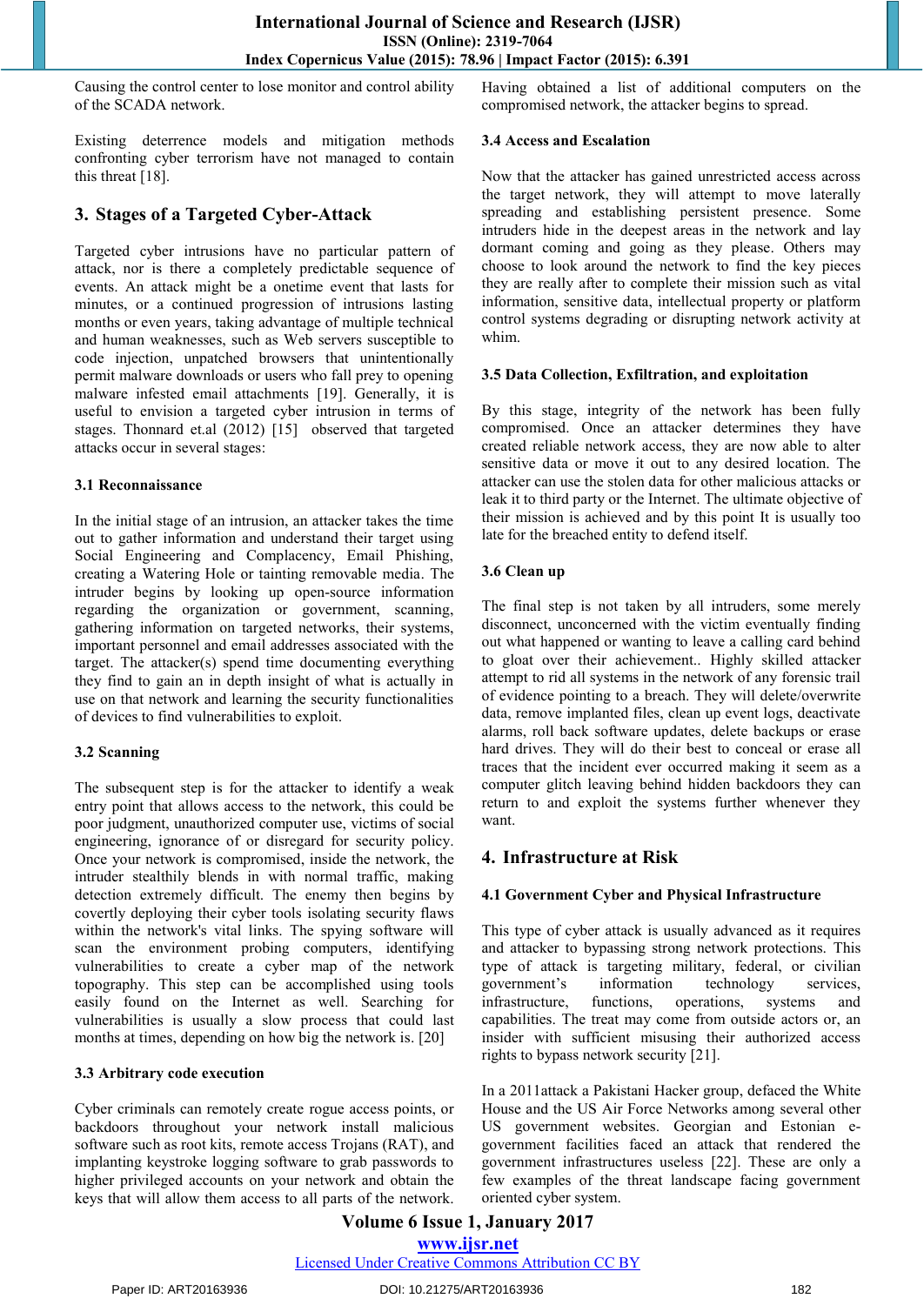#### **4.2 Critical National Infrastructures**

USA Patriot Act of 2001, states that critical infrastructure is "systems and assets, whether physical or virtual, so vital to the United States that the incapacity or destruction of such systems and assets would have a debilitating impact on security, national economic security, national public health or safety, or any combination of those matters."Critical infrastructure industries are enticing targets for cyber criminals because they host valuable confidential information and personally Identifiable Information (PII) about consumers [23]. The greatest risk to these organizations is the likelihood of cyber attacks on their computerized industrial control systems (ICS) intended to immobilize a company's daily operations.

An example would be the 2010 malicious Stuxnet attack on Iranian nuclear centrifuges, which was designed to sabotage Iran's nuclear program with what would seem like a long series of unfortunate accidents [24] setting them back two years. Shamoon (Disttrack), a modular computer virus, was used in 2012 in an attack on 30,000 Saudi Aramco workstations, causing the company to spend a week restoring their services. [25]Others attacks include the Maroochy water and sewage system in Australia, in 2008, a cyber attack was launched against an oil pipeline in Turkey [26].Most recently, we have seen reports of multiple attacks on the power grid in Ukraine [27].

#### **4.3 National/Social Identity**

Attcks meant to mislead intimidate or defraud individuals and promint figures would fall under this section. The 2014 South Korean breach, where Crucial personal data like identification numbers, addresses and credit card numbers of nearly 20 million (40% of the country's population) people were all stolen.epitomizing the seriousness of cyber attacks [28].

## **4.4 Private Industry organizations**

Private entities are at a high risk of cyber attacksThe Titan Rain Malware, an example of cyber Espionage, was used to steal data from computers and networks belonging to different private organizations [18]. Cyber terrorism has been used to sabotageprivate industry sector organizations such asPayPal, MasterCard, Visa. Even prominent techsavvy corporations are no longer immune. Reported list of cyber attack victims include Google, RSA, Sony, Lockheed Martin, PBS, Epsilon and Citibank as well as some security companies, defense contractors and some of the best in technology [28].In one of the biggest attacks in 2014, Sony Pictures Entertainment Company discovered its entire computer system had been hacked by an organization called Guardians of Peace. Several others have followed in 2015 and 2016 [29].

# **5. Mitigation Strategies**

Like any other crime, cyber terrorism cannot be completely eradicated, but a number of effective mitigation strategies can be employed in attempts to combat and reduce any damage it may inflict on computerized systems.

Cyber security goes far beyond investing in the latest hardware and software. International Telecommunication Union (ITU) defines cyber security as: The collection of tools, policies, security concepts, security safeguards, guidelines, risk management approaches, actions, training, best practices, assurance and technologies that can be used to protect the cyber environment and organization and user's assets… [28].

Primarily, cyber security needs to be viewed as a business matter. Meaning top-level management is accountable for ensuring the organization's cyber security strategy meets business objectives and is taken on as a strategic risk. Smittlin and Munns (2010) "organizations should perform security risk assessments that employ the enterprise risk assessment approach and include all stakeholders to ensure that all aspects of the IT organization are addressed, including hardware and software, employee awareness training, and business processes."[29]Board level discussions of cyber risk should include Risk identification, avoidance, acceptance, mitigation and risks transfer (e.g. through cyber insurance), in addition to assessing precise plans relating with each approach.



**Figure 1:** Comprehensive Cyber Security Management

Therefore, we can extract three central areas for an effective cyber security strategy, which are people**,** processes and technology. This section elaborates in more detail how those domains effect one another and mitigation strategies that address all three areas.

There exists obvious interdependencies between people, processes and technology. For example, deploying a firewall software requires staff skill and needs to be managed by a process. Organizations that fail to understand this intersection will not survive the ever-growing offensive of cyber attacks

Furthermore, merely trying to prevent an attack is no longer a solution. Organizations need to be ready to repel, respond to, and recover from a range of possible attacks. The only way accomplish this is if technology, people, and processes are all considered in the mitigation strategy.

**Volume 6 Issue 1, January 2017 www.ijsr.net** Licensed Under Creative Commons Attribution CC BY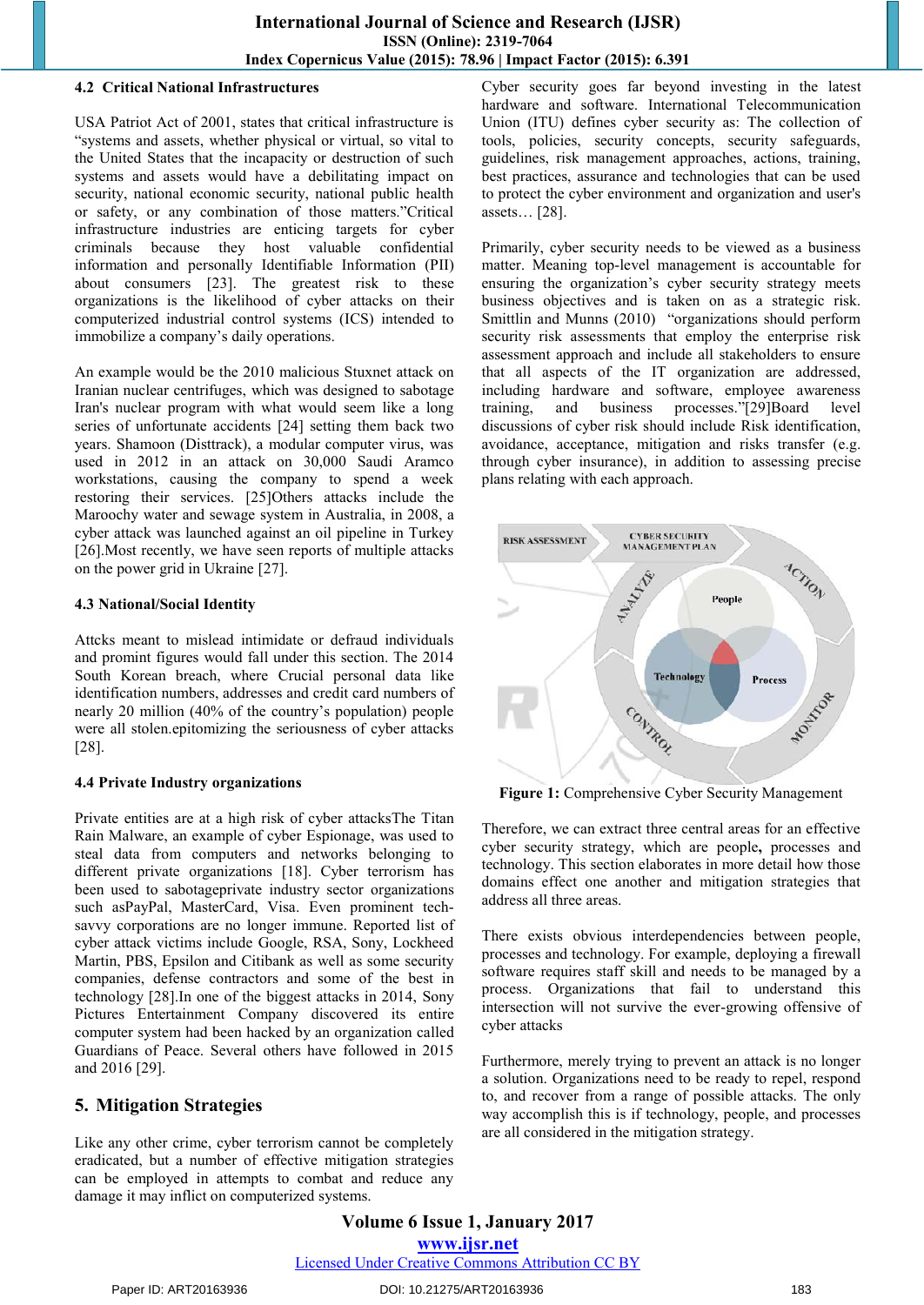#### **5.1 Process**

Efficient processes are vital to the implementation of an effective cyber security strategy they outline and detail how various organizational activities, procedures, roles and instructional documents are used to mitigate risks to an organization's information. Effective processes continually assess monitor risks outlined in the security strategy ensuring appropriate mitigating controls are implemented or improved as needed. implementation of an information security management system (ISMS) [30].

Adopt a Cyber Incident Response Plan and Employee Reporting Mechanisms so that the Chief compliance officer is promptly notified of all cyber attack attempts and can swiftly respond. All personnel should be aware of the possibility of cyber attacks and organizational assets most likely to be targets of such attacks. Every organization should develop a written cyber incident response plan customized for its particular circumstances. The plan should identify cyber attack scenarios and set out appropriate responses for each scenario. Generally, it should address the following basic modules: Response team, Reporting, Initial response, Investigation, Recovery and follow-up, Public relations, and Law enforcement procedure [31].

#### **5.2 People**

Organizations have traditionally focused on technical and procedural security measures to implementing information security solutions. Forgetting that the human factors are the most vulnerable part of a system [32]. Managing information security risks depends immensely on forming an effective and convincing Security Awareness (SA) culture. Effective cyber security requires that users be aware of and adhere to available security measures and mandates outlined in their respective organizations' ISMS policies and mandates [30].

Human factors, such as negligence and personal gain, or lack of motivation can adversely affect system security and integrity. For example, strict security policies that require employees to create strong complex password, or periodically expiring passwords may lead some staff to jot down their passwords and leave it in plain view. This opens a gate for intruders to the organizations' network. [30]

- 1) Four steps to addressing the people aspect 1) Motivating staff to be more inclination to participate in security policies. 2) Inclusion of all stakeholders in the process. 3) Individual Roles and responsibilities for various personnel are clearly defined. Last but not least 4) Training to deliver all necessary basic skills and knowledge to all parties. [30, 32]Staff awareness and training programs need to address two key levels of stakeholders:
- 2) **Technical** staff must update their cyber security skills, and poses broad competencies and qualifications [33]. Planning and executing an effective cyber security strategy is a complex activity that requires specialist knowledge. Poorly trained security management personnel can consequently result in inadequate security risk management and the implementation of cyber

security strategies that fail to work. In addition, an organization's ability to respond to and recover from data breaches will also depend on the competency of technical staff.

3) **Non-technical** staff must have full awareness of their role in preventing and reducing cyber threats. If executed efficiently, SA programs will improve communication among different teams on various levels of the organization aiding the organization identify potential security problems, help all stakeholders understand the consequences of poor system security practices, assuring reliable roll-out of security procedures.

## **5.3 Technology**

An effective cyber security program requires identification of cyber risks and selection of appropriate control measures that prevent or mitigate the impact of those risks. Technology plays a key role in an effective cyber security of any organization.

The consortium led by CSI's Center for Strategic and International Studies (CSI) has developed a set of 20 Critical Security Controls. The Twenty Critical Security Controls are derived from the most common attack patterns highlighted in the leading threat reports and vetted across a very broad community of government and industry practitioners. They have been widely adopted across the US Federal Government as well as by the UK's Centre for Protection of the National Infrastructure (CPNI) [34]. The Australian government has released a report containing a comprehensive list of targeted cyber intrusions and mitigation strategies [35]

The UK Government's Ten Steps to Cyber Security framework [36] summarizes 10 vital technical control measure addressing the role of people, processes and technology in systems security that should be considered for an effective cyber security strategy. They are:

- 1) An information risk management regime supported by top management
- 2) Secure home and mobile working
- 3) User education and awareness
- 4) User privilege management
- 5) Removable media controls
- 6) Activity monitoring
- 7) Secure configurations
- 8) Malware protection
- 9) Network security
- 10) Incident management

## **6. Conclusion**

Cybercrime, no matter how it is defined or classified can have devastating effectson computerized networks. Until universally effective solution is found for this universal problem, the strength of a cyber-security management regime will depend on an information security management system that stresses comprehensive cyber risk assessment that considers all possible threats within an organization's domain this includes internal and external threats. Enforcement of ISMSs that address people, processes, and technologies as well as following best security practices,

#### **Volume 6 Issue 1, January 2017 www.ijsr.net** Licensed Under Creative Commons Attribution CC BY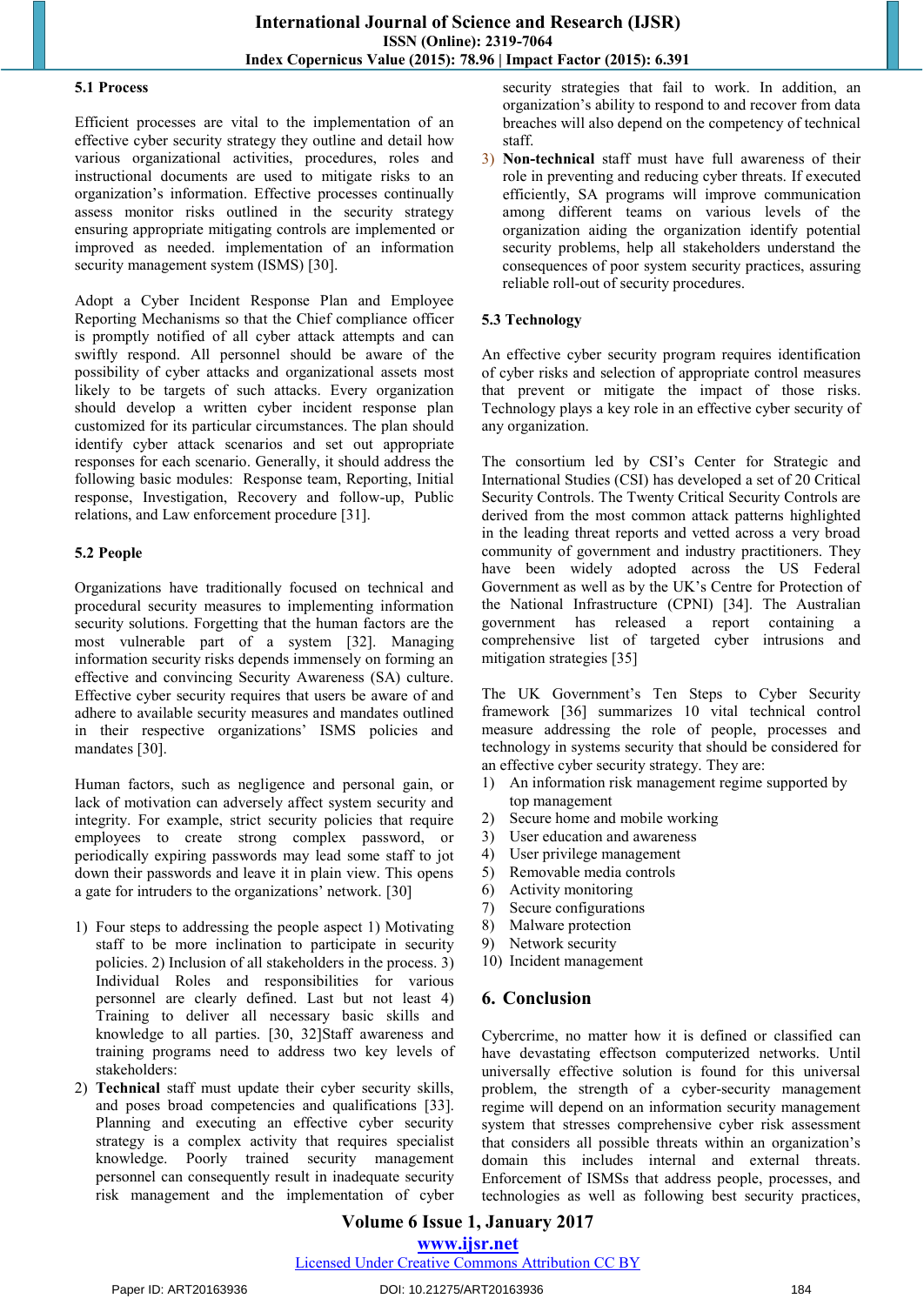government guidelines and mandates for system security should help reduce cyber intrusion incidences.

## **References**

- [1] UK-Government, "A Strong Britain in an Age of Uncertainty: The National Security Strategy," The Stationery Office, Norwich, 2010.
- [2] M. Kalkuhl, "IT security in 2030 only humans will be the same," AO Kaspersky Lab., Moscow, 2012.
- [3] D. A. Simanjuntak, H. P. Ipung and C. lim, "Text Classi-fication Techniques Used to Facilitate Cyber Terrorism Investigation," in Proceeding of Second International Con-ference on Advances in Computing, Control, and Tele-communication Technologies (ACT 2010), Jakarta, 2010.
- [4] Lord Jopling UK NATO General Rapporteur, "171 CDS 11 E rev. 1 final InformationS And National Security General Report," NATO Par l iamentary Assembly International Secretariat, Brussles, 2011.
- [5] M. A. A. &. C. E. Dogrul, "Developing an International Cooperation on Cyber Defenseand Deterrence against Cyber Terrorism.," Tallinn., 2011 .
- [6] DCSINT, "Handbook No. 1.02, Critical Infrastructure Threats and Terrorism," US Army Training and Doctrine Command, Fort Leavenworth, K ansas, 2006.
- [7] World Economic Forum , "Global Risks 2015 10th Edition," World Economic Forum , Geneva, 2015.
- [8] NATO, "173 DSCFC 09 E bis NATO and Cyber Defence," NATO, Brussles,Belgium, 2009.
- [9] L. Jarvis and S. Macdonald, "What Is Cyberterrorism? Findings From a Survey of Researchers," Terrorism and Political Violence, vol. 27, no. 4, pp. 657-678, (2015).
- [10]NATO, "171 CDS 11 E rev. 1 final Information and National Security," 09 11 2011. [Online]. Available: http://www.nato-pa.int/default.asp?SHORTCUT=2589. [Accessed 17 12 2016].
- [11]D. Denning, ""Cyberterrorism", Testimony before the Special Oversight Panel of Terrorism Committee on Armed Services, US House of Representatives," 23 05 2000. [Online]. Available: https://pdfs.semanticscholar.org/7fdd/ae586b6d2167919 abba17eb90e5219b7835b.pdf. [Accessed 17 11 201].
- [12]UK Gov, "2000 CHAPTER 11," 21 7 2000. [Online]. Available: http://www.legislation.gov.uk/ukpga/2000/11/pdfs/ukpg a\_20000011\_en.pdf.
- [13]NATO, "Cyber defence concept MC0571," NATO, Brussels, Belgium, 2008.
- [14]UNoDC, "The Use Of The Internet For Terrorist Purposes," United Nations Office On Drugs And Crime, Vienna, 2012.
- [15]O. Thonnard, L. Bilge, G. O'Gorman, S. Kiernan and M. Lee, "Industrial Espionage and Targeted Attacks: Understanding the Characteristics of an Escalating Threat," in Research in Attacks, Intrusions and Defenses, Amsterdam, The Netherlands, 2012.
- [16]M. M. Combs, "Impact Of The Stuxnet Virus On Industrial Control SYSTEMS," 2012. [Online]. Available: http://guap.ru/guap/nids/pdf\_2012/combs.pdf.

[Accessed 29 11 2016].

- [17]I. A. Siddavatam and F. Kazi, "Security Assessment Framework for Cyber Physical Systems: A Case-study of DNP3 Protocol," in IEEE Bombay Section Symposium (IBSS), Bombay, 2015.
- [18] S. Macdonald, L. Jarvis and T. Chen, "A Multidisciplinary Conference on Cyberterrorism Final Report," The cyber terrorism project, Swansea, 2013.
- [19]Microsoft, "The Defence Signals Directorate Top 4 Mitigations Against Cyber Intrusion An Implementation Guide for Project Managers," Microsoft Corporation, 2012.
- [20] M. B. Line, A. Zand, G. Stringhini and R. Kemmerer, "Targeted Attacks against Industrial Control Systems: Is the Power Industry Prepared?," SEGS '14 Proceedings of the 2nd Workshop on Smart Energy Grid Security, vol. 1, no. 1, pp. 13-22 , 2014 .
- [21] C. Wilson, "Cyber Threats to Critical Information," in Cyberterrorism: Understanding, Assessment, and Response, New York, Springer, 2014, pp. 123-136.
- [22]M. Dawson, M. Omar and J. Abramson, "Understanding the Methods behind Cyber Terrorism," in Encyclopedia of Information Science and Technology, Third Edition, Hershey, Information Science Reference (IGI Global), 2015, pp. 1539-1549.
- [23]B. Boeck, "Cyber Attacks and Critical Infrastructure," Lockton companies, Kansas city, 2016.
- [24] J. P. Farwell and R. Rohozinski, "Stuxnet and the Future of Cyber War," Survival, p. 23–40, 2011.
- [25]C. Bronk and E. Tikk-Ringas, "The Cyber Attack on Saudi Aramco," Survival Global Politics and Strategy , vol. 55, no. 2, pp. 81-96 , 2013.
- [26] S. Johnsen, "Mitigating Emergent Vulnerabilities in Oil and Gas Assets via Resilience," in Mitigating Emergent Vulnerabilities in Oil and Gas Assets via Resilience, Springer International Publishing, 201, pp. 43-61.
- [27]ICS-CERT, "Alert (IR-ALERT-H-16-056-01) Cyber-Attack Against Ukrainian Critical Infrastructure," 25 02 2016. [Online]. Available: https://ics-cert.uscert.gov/alerts/IR-ALERT-H-16-056-01. [Accessed 04 11 201].
- [28]G. Dhillon, "The Changing Faces of Cybersecurity Governance: What to do before and after a<br>cybersecurity breach?," Kogod Cybersecurity cybersecurity breach?," Kogod Cybersecurity Governance Center (KCGC)., 2016.
- [29]F. Wamala, "ITU National Cybersecurity Strategy Guide," ITU, 2011.
- [30]ITU-T, "Rec ITU-T X.1500 SERIES-X: Data Networks, Open System Communications And Security Overview of cybersecurity information," International Telecommunication Union, Geneva, 2012.
- [31]R. Schmittling and A. Munns, "Performing a Security Risk Assessment," ISACA Journal, pp. 1-7, 2010.
- [32]R. Alavi, S. Islam and H. Mouratidis, "A Conceptual Framework to Analyze Human Factors of Information Security Management System (ISMS) in Organizations," in Human Aspects of Information Security, Privacy, and Trust Volume 8533 of the series Lecture Notes in Computer Science, Switzerland, Springer International, 2014, pp. 297-305.
- [33]V. Farhat, B. McCarthy and R. Raysman, Cyber Attacks: Prevention and Proactive Responses, Practical Law Publishing Limited and Practical Law Company, 2011.

# **Volume 6 Issue 1, January 2017**

**www.ijsr.net**

## Licensed Under Creative Commons Attribution CC BY